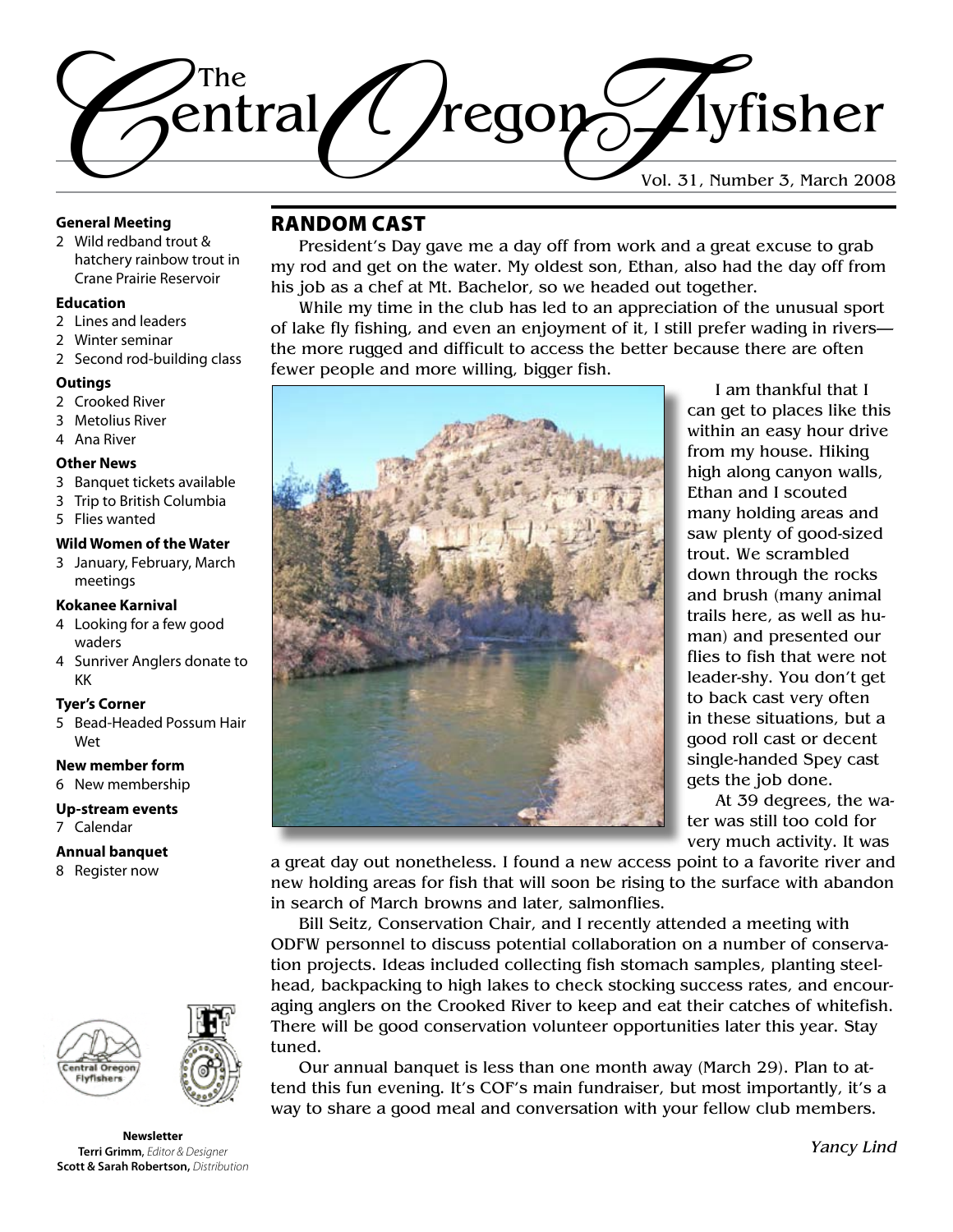### General Meeting

### **Wild redband trout and hatchery rainbow trout in Crane Prairie Reservoir**

March 19, 2008, 6:30 p.m.

Bend Senior Center, 1600 SE Reed Market Road, Bend

**Evaluating population genetic structure and introgression between native redband trout (***Oncorhynchus mykiss gairdneri***) and out-of-basin hatchery-origin rainbow trout (***O. m. irideus***) in Crane Prairie Reservoir, Oregon** 

Beginning in 2006*,* ODFW conducted a oneyear study on the genetics of wild redband trout and hatchery rainbow trout populations in Crane Prairie Reservoir. Despite a long history of stocking of hatchery rainbow trout (*O. m. irideus*), a genetically distinct population of wild redband trout (*Oncorhynchus mykiss gairdneri* ) persists in Crane Prairie Reservoir.

Ted Wise, ODFW Fisheries Biologist, will discuss details about this study, results of the study, and implications of the results for this fishery.

### **EDUCATION**

#### **Lines and leaders**

Are you confused about all the different types of lines, leaders, shooting heads, double tapers, shark skins, etc? Want to more about which line and leader would work best in a given circumstance and why? Brian O'Keefe will host an educational session on the subject March 18, at 6:30 p.m., at the Fly and Field Outfitters, 143 SW Century Drive, Bend. As most of you know, Brian is club member who is a world-renowned photographer, FFF Master Caster, and a former representative for Scientific Anglers.

#### **Winter seminar**

Make your own Winter Seminar by going to the Sportsmen's Show (Feb 29 to Mar 2) and attending the many lectures, fly-tying demonstrations, and casting clinics that will be taught by well-respected guides and experienced anglers.

### **Second rod-building class**

I am arranging a second rod-building class. Dates, times, location, and other details are not yet available. However, if you are interested in taking the class, contact Lee Ann Ross (rossleeann@ yahoo.com).

> *Lee Ann, Education Chair (rossleeann@yahoo.com)*

### **OUTINGS**

We had to cancel the first outing for February because of a three-foot accumulation of new snow along the banks of the Metolius River and unplowed roads. According to those with more Central Oregon experience than I, this amount of snow hasn't been seen in a decade! I hope you took advantage of the skiing opportunities. Fly-tying is another great cold-weather activity.

Reminder – Please send me email or call me after you return from the outings to let me know how the fishing was. I'm interested in what you and your buddies caught, saw, and laughed about while you were out. I'm looking for members whose exploits deserve recognition, interesting observations about fish behavior, and wildlife sightings you want to share.

Plans are taking shape for multi-day outings to the mid-Willamette and the Rogue Rivers, with a possible outing to the Blue Mountain area for a little steelhead action on the Grand Ronde in November. Looking forward to seeing you on the water.

> *Bob Evermore, Outings Coordinator 619-606-7400 or [bob@poesociety.com](mailto:bob@poesociety.com)*

### **Crooked River**

#### March 5

Meet at Jake's Diner at 8:00 a.m.

After breakfast at Jake's, we'll head to the river. John Anderson, Bill Seitz, and Dick Olson have had repeated success on the Crooked over the past weeks. Whitefish are abundant, rainbows are present, and the flows have been low. Water is uncharacteristically clear for the Crooked, so the fishing experience is different. Be aware that water temperatures have been very cold; wear an extra layer under your waders. My dad used to say, "More comfort equals more time on the water equals more fish."

To reach the river from Bend, drive north on Highway 97 and take 126 east to Prineville. Drive south on Highway 27 (SE Crooked River Highway) about 19 miles to the Big Bend campground, located just about a mile before you reach the dam. Or take Neff Road east. Neff Road becomes Alfalfa Market Road, then SW Willard Road, then SW Reservoir Road, and finally, SE Reservoir Road before it ends at SE Crooked River Highway (Highway 27). Turn north (left) and proceed about 4 to 5 miles to Big Bend campground. Total distance is about 30 miles from Bend to the campground.

The Central Oregon Flyfisher 2008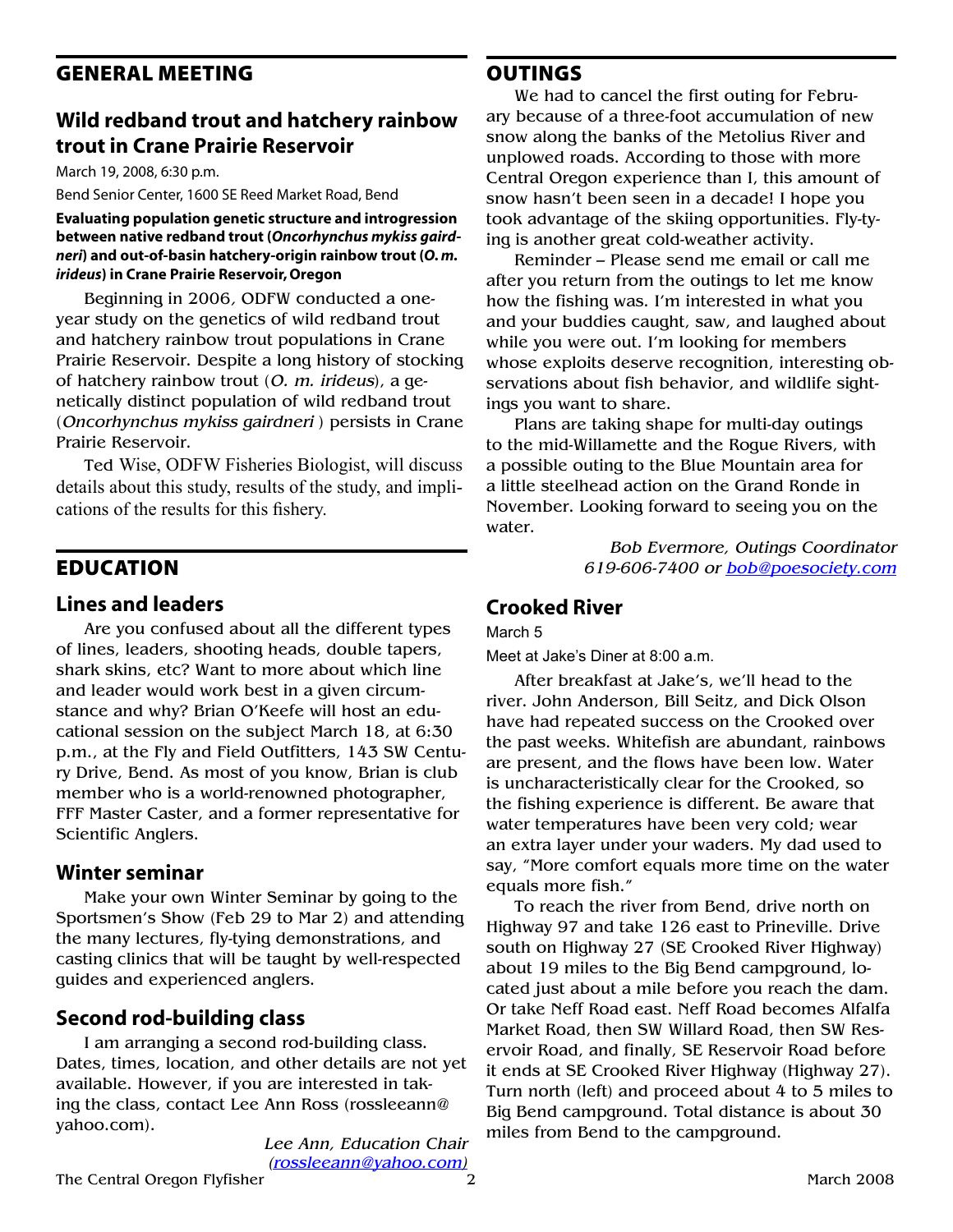

### **Metolius River**

March 22

Meet at Allen Springs Campground at 9:00 a.m.

By March 22, temperatures should be warmer and snow accumulation much less. Bring white hare streamers for bull trout or blue-winged olives for trout. Remove the barbs, because this stream is catch-and-release only.

To get to Allen Springs Campground, take U.S. Highway 20 east through Sisters. Turn right onto County Route 14 about 10 miles west of Sisters and stay to the right when you come to the first fork in the road. Allen Springs Campground is marked by a sign about 8 to 9 miles from U.S. Highway 20 -- or about 1 mile past Wizard Falls Fish Hatchery.

### other news



### **Banquet tickets available**

The annual COF banquet and fundraiser will be held on March 29. This is the

club's premier fundraising event for the award-winning Kokanee Karnival Youth Education Program.

The club has received several fabulous donations from businesses and members, and the list continues to grow! Donated items include a twonight stay (with fishing) at Edmunds Well Wildlife



Sanctuary, multi-night stay at a cabin in Truckee, Orvis 9-foot, 6-weight Trident rod, Waterworks ULA Purist reel with extra spool, gift certificates for dinners, rounds of golf at several area courses, beautiful art work, handmade box, hosted fishing trips, high-end float tube, and much more. DON'T MISS this opportunity. Purchase your banquet tickets by March 1 and qualify to enter the early-bird drawing.

If you would like to donate an item or service, or have ideas for donations, do not hesitate to contact Dennis Rockwell (788-1099) as soon as possible. Thank you for your generous support. *Dennis Rockwell*

### **Trip to British Columbia**

If you plan to go on the club's annual trip to British Columbia (June 19 to 28), apply for your passport NOW. More information about the trip is available from: **<http://www.coflyfishers.org/bc>**

### Wild Women of the Water

In January, Wild Women of the Water enjoyed Judith O'Keefe's presentation about photography. Due to scheduling conflicts, we did not have our nymphing clinic in February. We plan to have an outing in March. Take advantage of the Winter Seminar, which will be held in conjunction with the Sportsmen's Show. While you're there, volunteer to help at the kid's fishing pond or the COF booth. You'll get free admission to the show and have fun!

*Terri Grimm*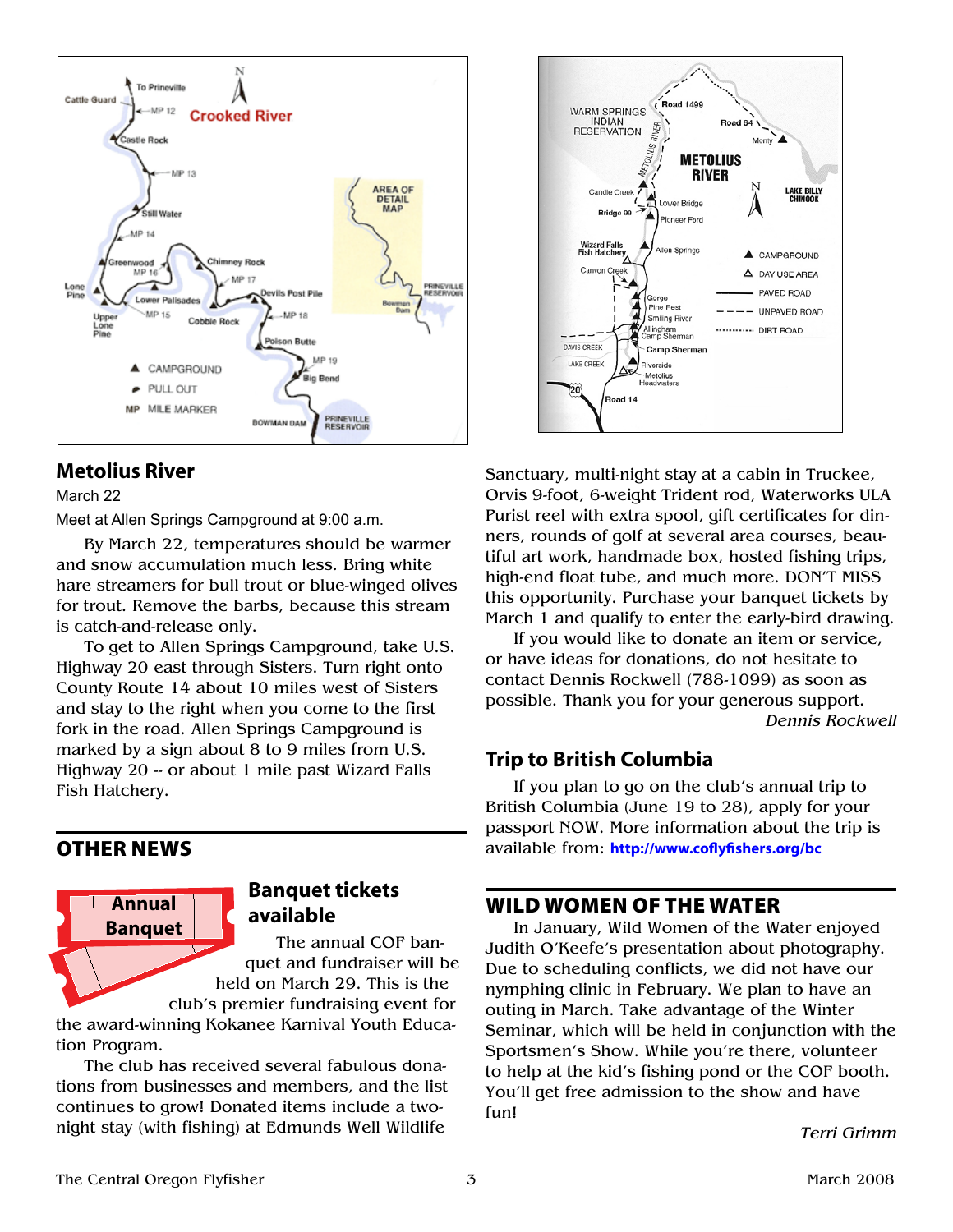

#### **Looking for a few good waders**

The Kokanee Karnival is looking for a few good waders—kid-size that is. With a new streamside location, Kokanee Karnival needs waders and boots, in good condition, that fourth and fifth grade students can wear. Small women's sizes and kid's sizes would be excellent. To donate a pair of used waders, contact Dave Dunahay (317-5843). If you would like to donate a new pair of waders, please write a check, payable to Kokanee Karnival, and mark the check "waders for KK."

#### **Sunriver Anglers donate to KK**

The Sunriver Anglers donated \$5000 to COF to help pay for Kokanee Karnival-related expenses in 2008. The SRA have donated to KK in the past. On behalf of COF, I thank them again for their generosity to this award- winning program. The SRA are an active partner in KK. Club members have traditionally managed the Fall River Fish Hatchery tour during streamside, and they provide lunch at the spring angling clinic.

*Dave Dunahay*



Doug Vakoc, President of Sunriver Anglers, presents a check to Dave Dunahay for the Kokanee Karnival as COF President Yancy Lind looks on.

### **Ana River outing**

Gene Peressini, Dick Olson, and Dennis Rockwell caught 7 rainbow trout of average size. They had the most success on nymphs. (The pictured rainbow was the only fish caught on a dry fly–an emerger.) The banks of the Ana River were very slippery. River bottom conditions ranged from gravel to deep silt, which made wading a challenge at times. It was a cold day with a stiff breeze and intermittent sunshine throughout the afternoon. Our three guys were the only ones fishing all afternoon. About 5:00 p.m., they saw one other person working the river. Word has it there was some swimming due to the slippery footing, especially in the deep silt, but everyone made it home alive with some memories to smile about!



Dick Olson holding his big fish of the day – a 14-inch rainbow caught in the Ana River within a mile of the Ana Reservoir dam.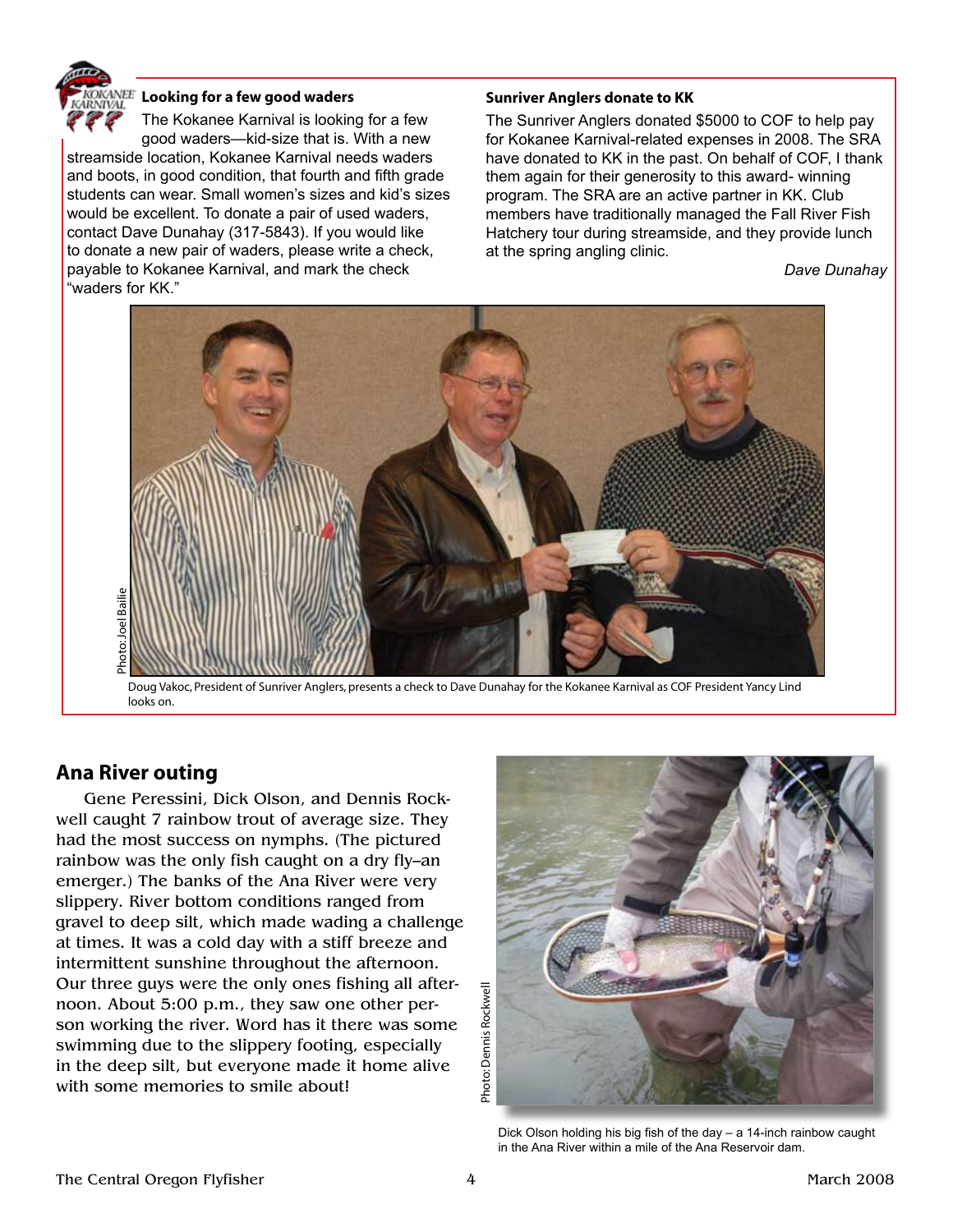### Tyers Corner

Is that the sun peeking through, or am I dreaming again? The locals in La Pine say, "It's just a sucker hole; don't get out the lawn chairs just yet." Spring will be here soon, so it's time to get to your bench and fill your boxes for the season ahead. If you would like to have a certain pattern featured in this section, please drop me a line.

By the time you receive this issue of the newsletter, I will have returned from the Fly Fishing Show in California. I hope to see COF members at the Fly-fishing Expo in Albany. (COF needs your help in the COF booth at the Expo.) I hope to bring back some interesting flies and new materials to tease the Central Oregon trout population.

This month's fly is a pattern that came from my Possum Hair Nymph. It is one of my first experimental bead-head patterns, and it fishes really well in Central Oregon. I call it the Bead-Headed Possum Hair Wet. Tying the fly is straightforward, except for the hackle. For the hackle, place Austrian possum hair in a dubbing loop, then wind it as a hackle—very sparsely. This fly features a fine, copper wire rib, which works better than any other type of wire. The fly has a possum hair tail. (The Possum Hair Nymph does not.) I prefer nickel or black tungsten beads.

Fish this fly as the point or middle fly on a three-fly rig. Fish it deep, just under the surface, or as the dropper below some high-floating dry fly. Or fish it alone, as you would any wet fly. Most takes on this fly will be at the end of the swing, while the fly rises toward the surface.

If you haven't volunteered to help on one of the fun projects or events sponsored by the club, please reconsider. You will learn more about the people who have made COF one of the truly great clubs in the Western United States. It is not all work; believe me, you will have fun.

> *Jerry Criss 541-536-3581 or tlfly44@msn.com*

#### **Flies wanted**

Ross Chandler (385-3185), professional photographer and brother of COF member Gordon Chandler, has asked members to bring flies they have tied to the next general meeting. Flies may be any type, color, size, or style. Ross will photograph the flies and create a screen saver, which will be available to members at no cost. Or you may drop off the flies at Ross's home (739 NE 10th St., Bend).

### **Bead-Headed Possum Hair Wet**

**Hook:** Tiemco 206BL hook #12 to #16 **Thread:** burnt orange, 8/0 **Bead:** nickel or black tungsten **Tailing:** small bunch of possum hair (Remove underfur.) **Body:** brown thread or brown dry-fly dubbing, wound tight and tapered toward the hook eye **Rib:** fine copper wire **Hackle collar:** possum hair (Remove all underfur.)



Slide the bead behind the hook eye. Lock in the thread and wind it to the back; stop just above the barb point. Lock in the tail fibers and rib. The tail length should equal the length of the hook shank. Dub the body. (If you use thread instead of possum hair, wind the thread forward and stop just behind the bead.)

Wind the rib forward with about 4 to 5 even turns.

For the possum-hair hackle, make a dubbing loop about 6 inches long. (This length allows better control when winding the hackle.) To close the loop at the hook eye, wind the bobbin once around the loop at the hook eye. Wax the loop to keep the hair in the loop. Remove a small bunch of hair from the skin and clean out the underfur until you have just the lengths of hair in your hand. (Lengths of fur should be about 1 inch long. Don't try stacking the hair; it is too fine for a stacker.) Place the hairs in the loop and spread out the hair so it looks like a 1 inch hackle. Adjust the length of the hackle to equal the length of the hook. Very carefully, cut off the butt ends of hair as close to the thread as you can. (Until you have practiced a few times, 1/16 inch is about as close as you can get.) Spin the loop. When the loop is tight enough to hold the hair, pull the hair to one side. (You may need to wet the hair. Please do NOT lick your fingers. Use water. I once became ill from licking my fingers while tying with hair.) Wind the hackle as you would a feather, in touching turns toward the bead. Remember to sweep the hair to the rear as you wrap. Two to 3 wraps should do. Tie off against the bead. TIP: Add a very small amount of dubbing to the thread as you whip finish.

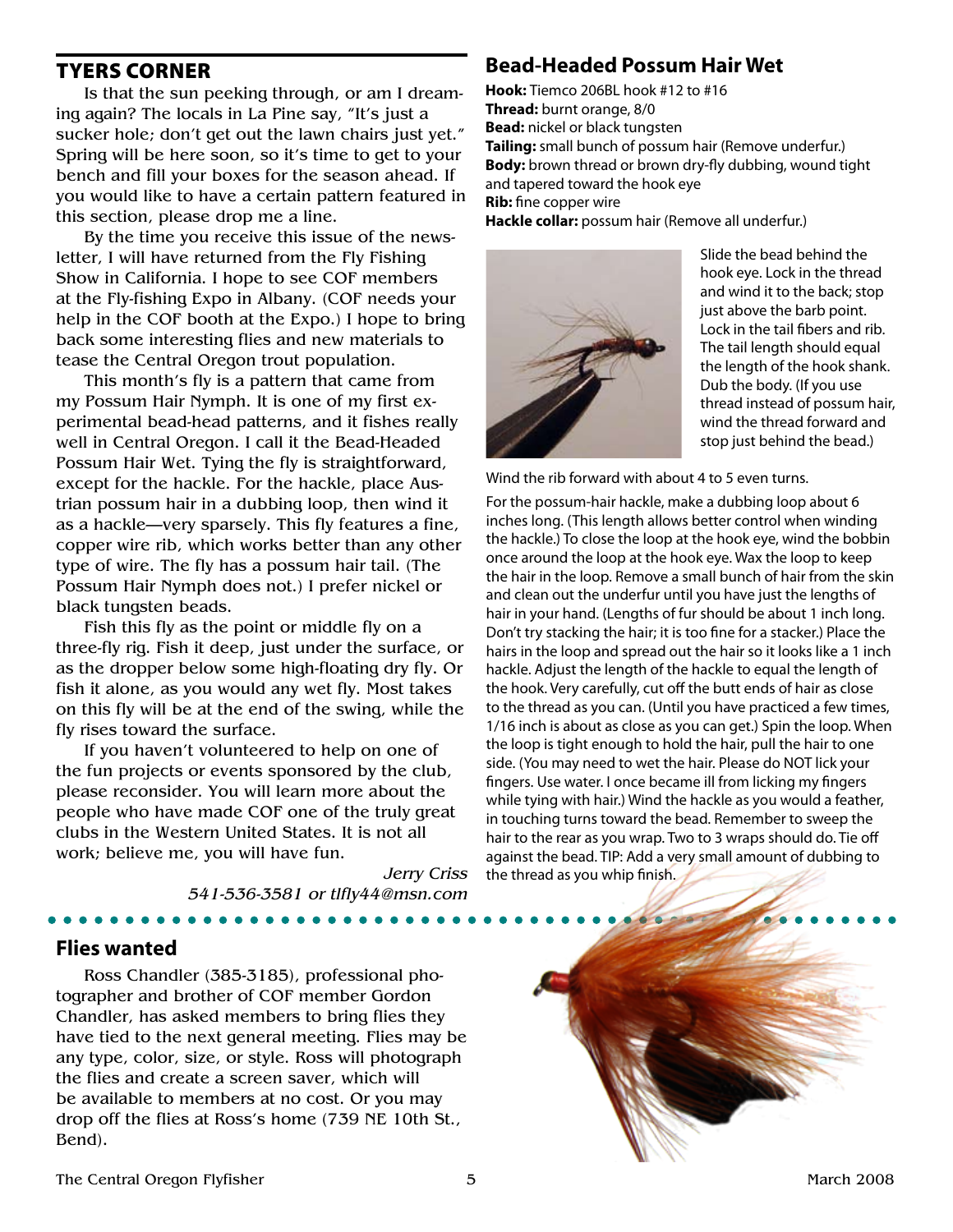## **New Membership – 2008**

#### **The Central Oregon Flyfishers** [www.coflyfishers.or]( http://www.coflyfishers.org )g

*The following information is used in the roster. Include all contact data and other interests that you wish to have appear in the roster. Print legibly using BLOCK LETTERS, ALL CAPS.*

| <b>LAST NAME</b>           | <b>FIRST NAME</b>                                                                                                                                          | <b>OCCUPATION (PAST OR CURRENT)</b>                          |                  |  |
|----------------------------|------------------------------------------------------------------------------------------------------------------------------------------------------------|--------------------------------------------------------------|------------------|--|
| <b>SPOUSE'S FIRST NAME</b> | SPOUSE'S LAST NAME IF DIFFERENT                                                                                                                            | <b>HOME PHONE</b>                                            |                  |  |
| <b>HOUSE NUMBER</b>        | <b>STREET</b>                                                                                                                                              | <b>WORK PHONE</b>                                            | EX <sub>1</sub>  |  |
| <b>CITY</b>                |                                                                                                                                                            | <b>STATE</b>                                                 | <b>ZIP CODE</b>  |  |
| <b>EMAIL ADDRESS</b>       |                                                                                                                                                            |                                                              |                  |  |
|                            | How do you want to receive the COF monthly newsletter? (Check one only.)<br>Why did you join COF? (Check all that apply. List other interests on reverse.) | <b>US Postal Service</b><br>Email<br>Wild Women of the Water | Conservation     |  |
| Acquire more knowledge     | Find fishing partner Colunteer for projects Improve technique                                                                                              |                                                              | Social functions |  |

*You must sign this release EACH year when you renew to attend or participate in club activities.*

#### **LIABILITY RELEASE AND HOLD HARMLESS AGREEMENT**

As a condition of membership or of participation in any activity encouraged or publicized by The Central Oregon Flyfishers, I voluntarily assume all risks of my participation. In acknowledgement that I am doing so entirely upon my own initiative, risk and responsibility, I do hereby for myself, heirs, executors, and administrators agree to remise, fully release, hold harmless, and forever discharge The Central Oregon Flyfishers, all its officers, board members and volunteers, acting officially or otherwise, from any and all claims, demands, actions or causes of actions, on account of my death or on account of any injury to me or my property that may occur from any cause whatsoever while participating in any such COF activity.

I acknowledge that I have carefully read this hold harmless and release agreement, and fully understand that it is a release of liability. I further acknowledge that I am waiving any right I may have to bring legal action to assert a claim against The Central Oregon Flyfishers for its negligence.

I have read the above statement and agree to its terms as a condition of my membership in The Central Oregon Flyfishers.

| Х                |            |                      |
|------------------|------------|----------------------|
| SIGNED BY        | PRINT NAME | MONTH<br>DAY<br>YEAR |
| X                |            |                      |
| <b>SIGNED BY</b> | PRINT NAME | MONTH DAY YEAR       |
|                  |            |                      |

#### **DUES SCHEDULE**

Memberships are renewable on January 1 of each year. New members joining prior to June 1 shall pay a full year's dues of \$36. New members joining after June 1 shall pay a prorated amount according to the chart below. New members who reside outside Deschutes, Crook and Jefferson County shall pay \$18.00.

| <b>THE MONTH YOU ARE JOINING:</b> | JUN                         | JUL  | <b>AUG</b>              | ---<br>∟ت | OC1 | NOV |
|-----------------------------------|-----------------------------|------|-------------------------|-----------|-----|-----|
| THE DUES YOU PAY (\$):            | $\overline{a}$<br>٠D<br>. . | \$15 | $\overline{ }$<br>Ψ ΙΖ. | ັ         | ັບ  | ن ب |

**RETURN THIS FORM** Mail or deliver this form and your check payable to The Central Oregon Flyfishers to the membership chairman. *Forms unaccompanied by dues payment or that lack signature, name, or date on the liability release statement are considered invalid and will be returned to sender.*

> **The Central Oregon Flyfishers Membership Chairman PO Box 1126 Bend, OR 97709**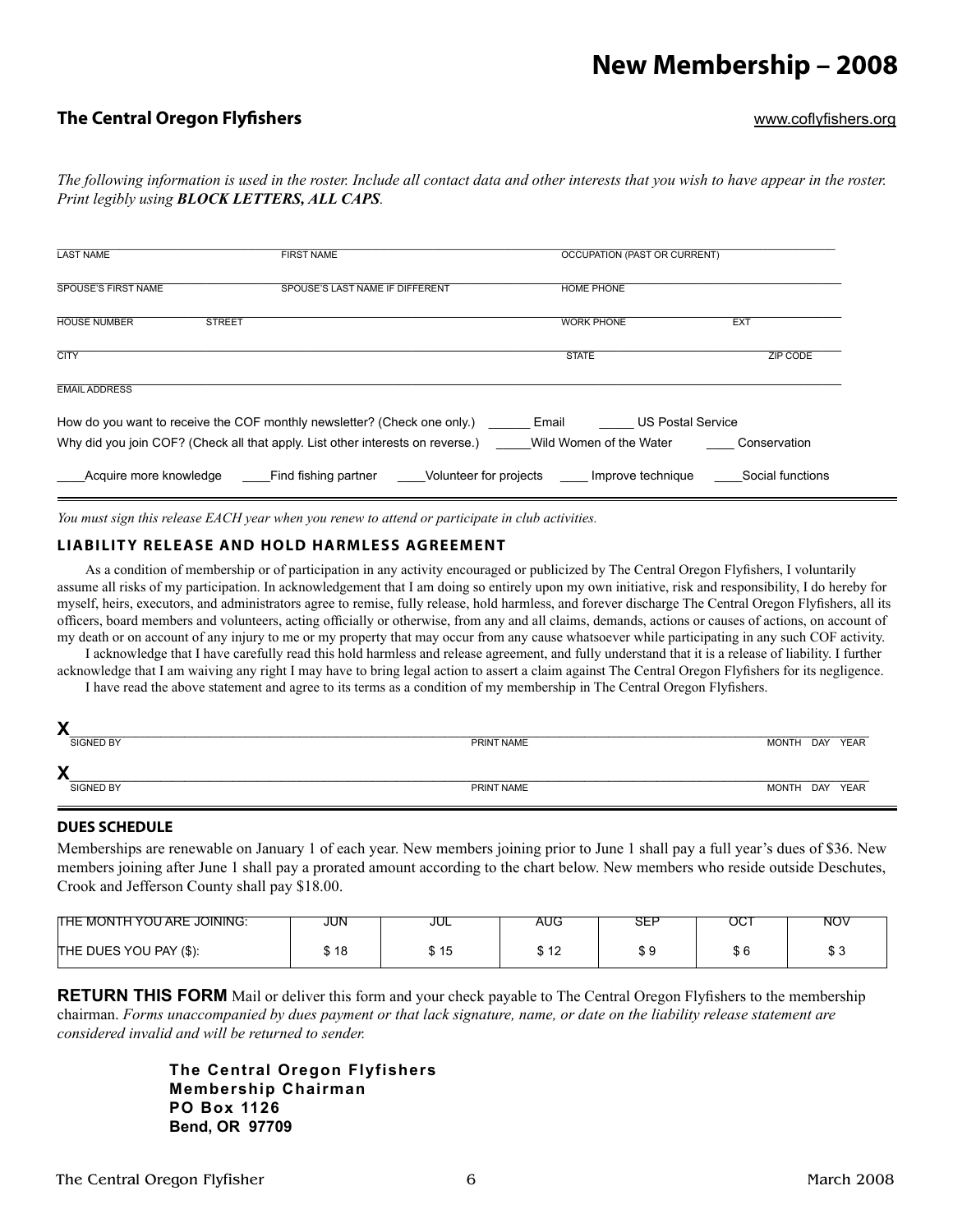### **Central Oregon Flyfishers Up-Stream Events 2008**

| <b>Date</b>                          | Time       | <b>Activity/Meeting</b>                       | <b>Location</b>                     | <b>Contact</b>         |  |
|--------------------------------------|------------|-----------------------------------------------|-------------------------------------|------------------------|--|
| <b>MARCH</b>                         |            |                                               |                                     |                        |  |
| Feb 28 - Mar 2                       |            | <b>Sportsmen's Show</b>                       | Deschutes Co. Fairgrounds           | Dave Semich            |  |
| Feb 28 - Mar 2                       |            | winter seminar                                | Deschutes Co. Fairgrounds           | Lee Ann Ross           |  |
| Mar 5                                | 8:00 am    | outing                                        | Jake's Diner, then Crooked River    | <b>Bob Evermore</b>    |  |
| Mar 6                                | 6:30 pm    | monthly Board meeting                         | Environmental Center, Bend          | Yancy Lind             |  |
| Mar 18                               | 6:30 pm    | <b>Lines &amp; leaders</b>                    | Fly & Field Outfitters              | Lee Ann Ross           |  |
| Mar 19                               | 6:30 pm    | general meeting                               | <b>Bend Senior Center</b>           |                        |  |
| Mar 22                               | $9:00$ am  | outing                                        | Metolius River, Allen Sp. Campgrnd. | <b>Bob Evermore</b>    |  |
| Mar 13, 20, 27                       | 6:30 pm    | weekly fly tying<br><b>Bend Senior Center</b> |                                     | <b>Sherry Steele</b>   |  |
| Mar 29                               |            | <b>Annual Banquet</b>                         | <b>Bend Senior Center</b>           | Larry Godfrey          |  |
| <b>TBA</b>                           | <b>TBA</b> | <b>Rod-building class</b>                     | <b>TBA</b>                          | Lee Ann Ross           |  |
|                                      |            |                                               |                                     |                        |  |
| <b>IN THE FUTURE</b>                 |            |                                               |                                     |                        |  |
| May                                  |            | riparian planting, habitat<br>restoration     | tributaries to the John Day River   | <b>Scott Cotter</b>    |  |
| Jun 19 - 28                          |            | trip to B.C.                                  | Leighton Lake, BC                   | <b>Gordon Chandler</b> |  |
| <b>Jun 22</b>                        |            | <b>Hermann Fischer</b>                        | Leighton Lake, BC                   |                        |  |
|                                      |            |                                               |                                     |                        |  |
| <b>Non-Club Activities &amp; FYI</b> |            |                                               |                                     |                        |  |

Mar 7-8 **Northwest tyers and fly-fishing expo** Albany, OR Jim Fisher

Gordon Chandler cofbctrip@gmail.com Bob Evermore bob@poesociety.com Larry Godfrey lgodfrey@bendbroadband.com Delores Marsh ladyd@bendcable.com

Lee Ann Ross rossleeann@yahoo.com Dave Semich flyfishndave@webinformix.com Sherry Steele steelefly@msn.com



Hearty members of COF take a break from fishing and gather around Bill Seitz's portable "campfire" during the New Year's Day outing to the Crooked River.

**2007 COF Board Members: Yancy Lind** President **Dennis Rockwell** Vice President, *Raffle* **Susan Telford** Treasurer **Earl Rettig** Secretary **Dave Magaret** *Programs* Bob Griffin Historian Emil Seidel Larry Godfrey Banquet Dave Semich Past President Dick Olson Membership Bill Seitz Conservation Lee Ann Ross Education **Bob Evermore** *Outings* **Dave Dunahay** *Kokanee Karnival* **Delores Marsh** *Wild Women of the Water*